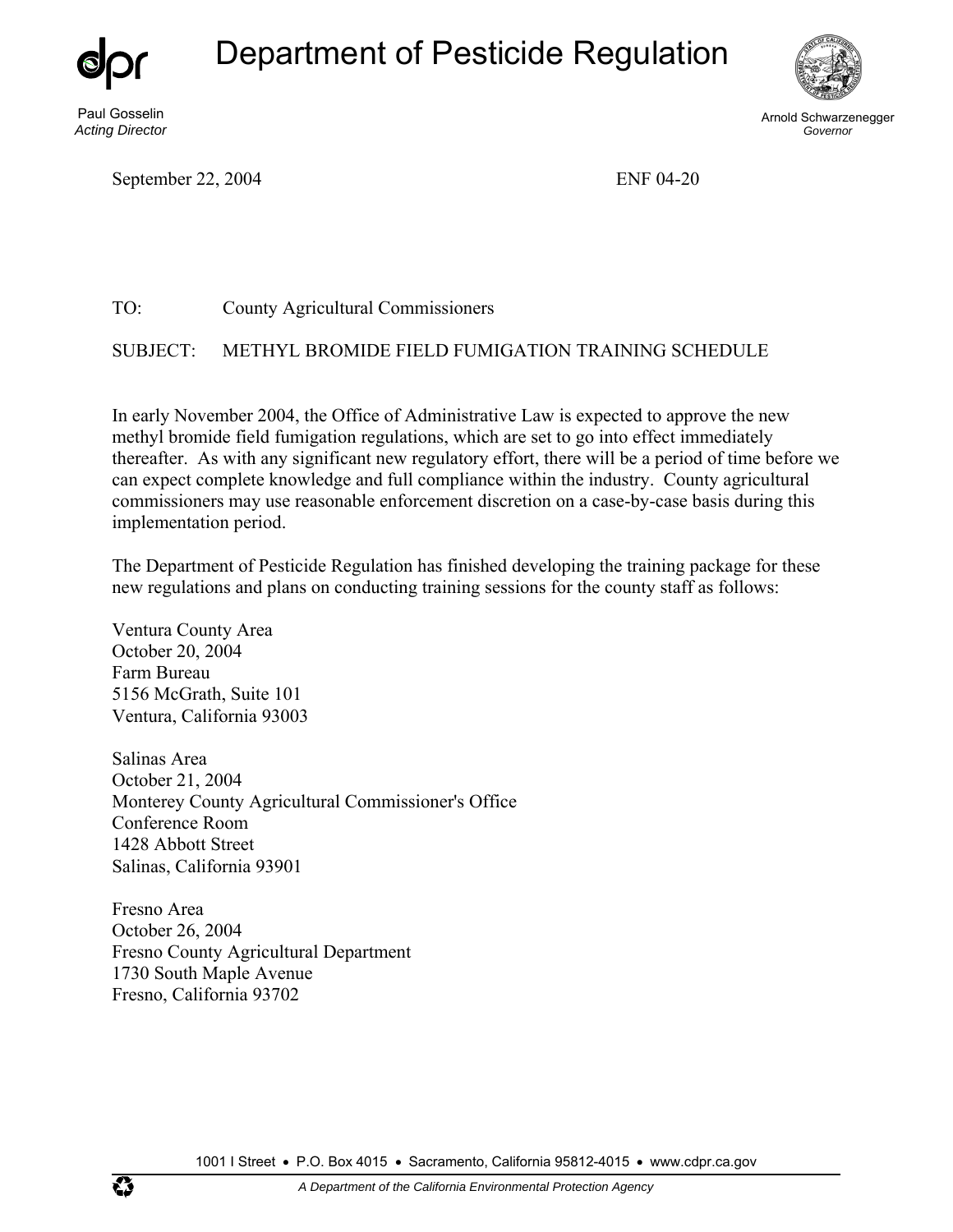County Agricultural Commissioners September 22, 2004 Page 2

San Diego Area November 3, 2004 San Diego County Operation Center Building 2 Department of Public Work Conference Room 5555 Overland Avenue San Diego, California 92123

Riverside Area November 4, 2004 Coachella Valley Water District 85-995 Avenue 52 Coachella, California 92236

Northern Area November 16, 2004 Shasta County Department of Agriculture 3179 Bechelli Lane, Suite 210 Redding, California 96002

Sacramento Area November 18, 2004 Sacramento County Department of Agriculture 4137 Branch Center Road Sacramento, California 95827

The training will start at 9:00 a.m. and will adjourn at 4:00 p.m. Please bring a calculator, writing paper, and a pencil. Persons interested in attending this training must contact the Enforcement Branch Liaison assigned to their county to register no later than two weeks prior to any dates of the training to ensure that sufficient handouts are available.